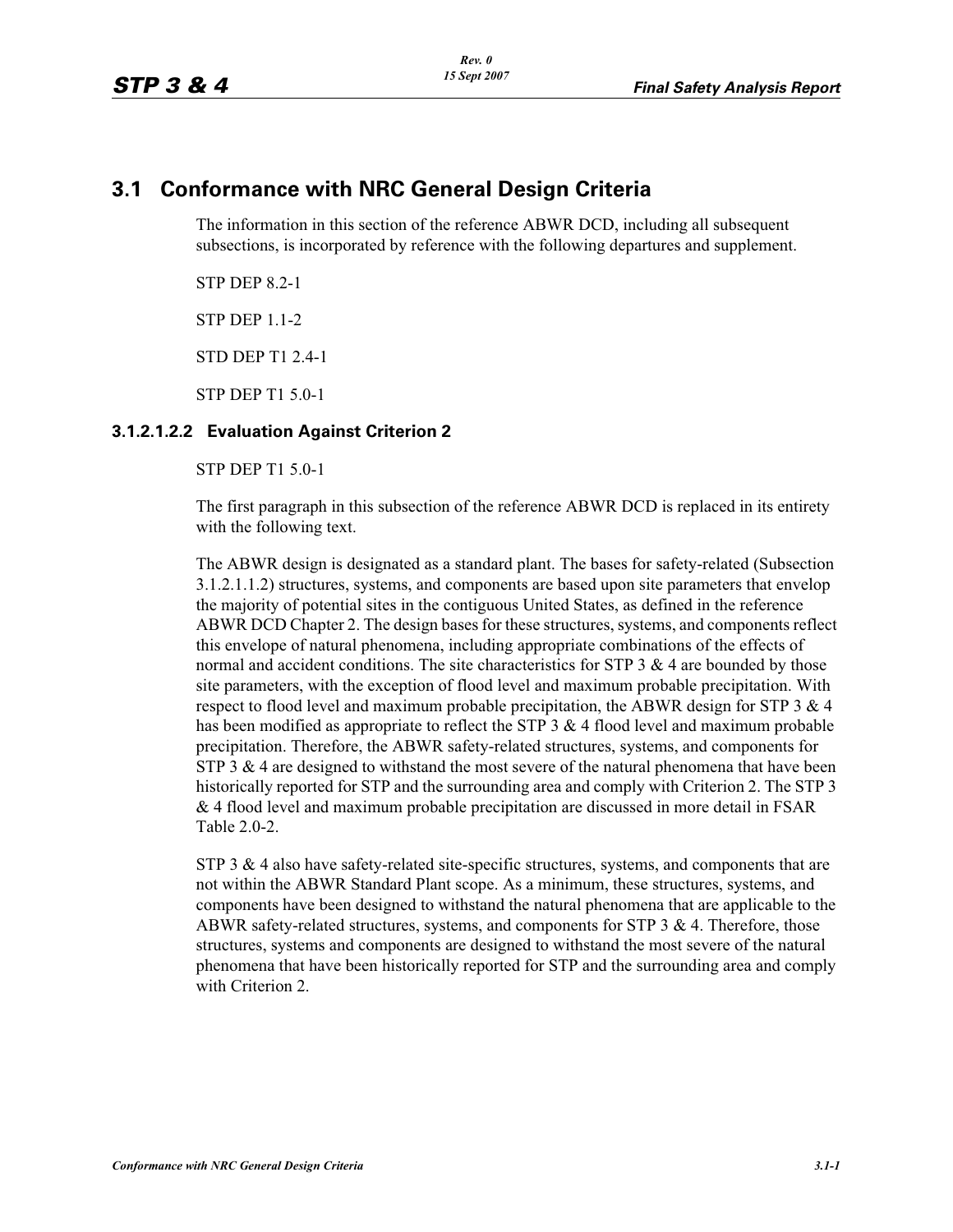## **3.1.2.1.5.2 Evaluation Against Criterion 5**

#### STP DEP 1.1-2

The information in this Subsection of the reference ABWR DCD is replaced in its entirety with the following text.

STP 3 & 4 is a dual-unit station. GE Licensing Topical Report NEDO-33325, Class 1, dated May 1, 2007, titled "Advanced Boiling Water Reactor (ABWR) Common Equipment and Structures," addresses the sharing of specified structures, systems and components important to safety for any dual unit ABWR station, including STP  $3 \& 4$ . This LTR demonstrates that the sharing of the specified systems does not impair their ability to perform their safety functions.

In addition, the Ultimate Heat Sink (UHS) is a common safety-related structure that is shared by STP 3 & 4. The UHS has a separate basin for each unit with a common wall that separates the STP 3 & 4 basins. Safety-related systems within the UHS structure are not shared and each unit has a separate Reactor Service Water System. The UHS structural design is described in detail in Appendix 3H.6. The design basis functions of the UHS are described further in Section 9.2.5.

Based on the LTR and the discussion of the UHS, it is concluded that GDC 5 is met.

#### **3.1.2.2.8.2.2 Offsite Electric Power System**

#### STP DEP 8.2-1

The information in this subsection of the reference ABWR DCD is replaced in its entirety with the following text.

Offsite power is transmitted to the plant switchyard via multiple 345kV circuits on several rights-of-way. Each unit has three separate 345kV circuits from the switchyard that tie into reserve auxiliary transformer (RAT) A, RAT B and the main power transformer, respectively. Each transformer provides a feed to each of the Class 1E buses. The main power transformer feed is via three unit auxiliary transformers (UAT). In normal operation, two Class 1E buses are fed by the UATs and the remaining safety bus is fed by a RAT. This configuration provides two separate paths of power that are immediately accessible, without bus transfers, to the offsite power system. The transmission circuits are sized sufficiently to meet the Class 1E load requirements.

The offsite electric power systems are designed to meet the requirements of Criterion 17. For further discussion see the following section:

| <b>Chapter/Section</b> | Title                                     |
|------------------------|-------------------------------------------|
| 8.1.1                  | <b>Offsite Transmission Network</b>       |
| 8.1.2                  | <b>Electric Power Distribution System</b> |
| 8.2                    | <b>Offsite Power Systems</b>              |